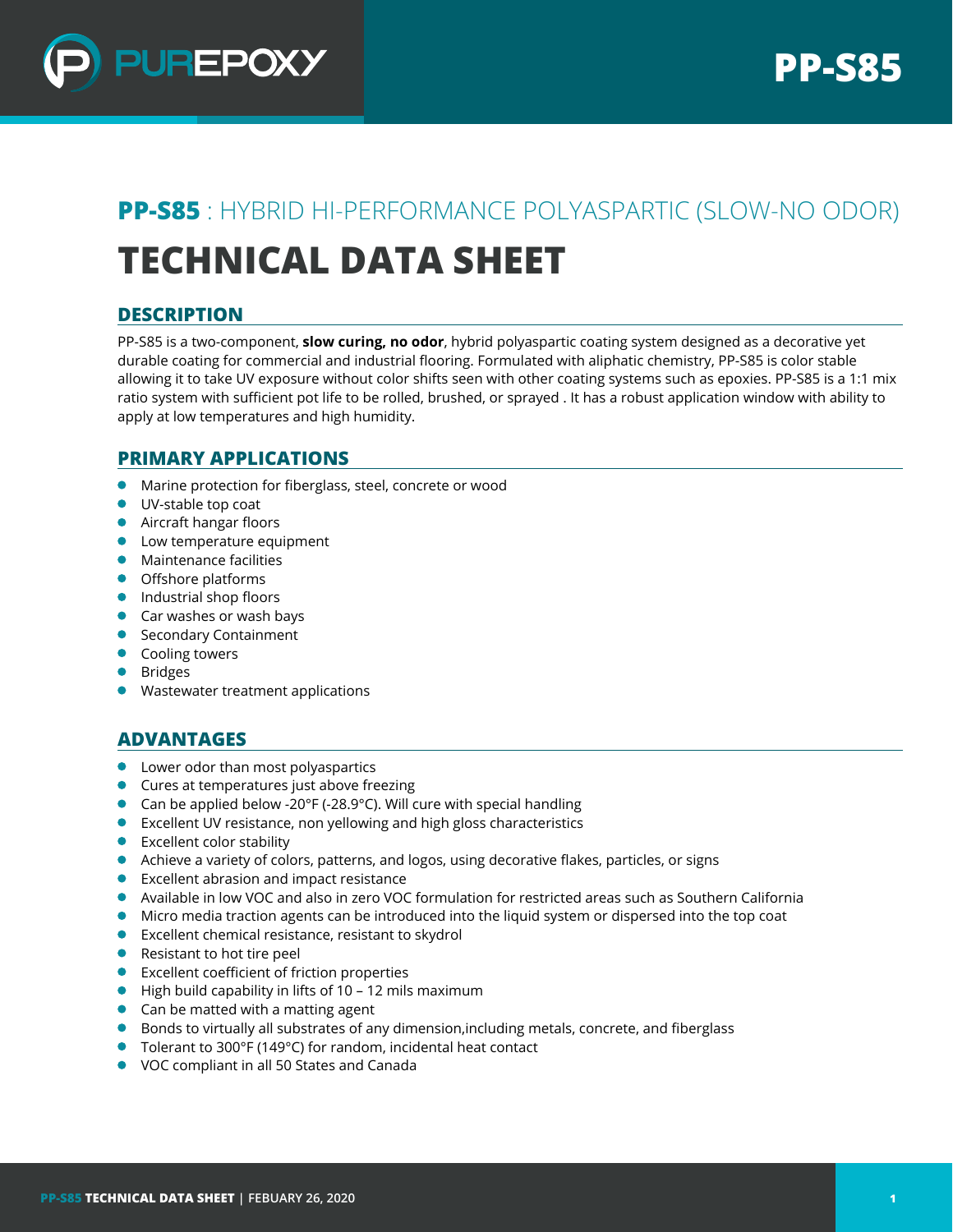# **TECHNICAL DATA**

| <b>PACKAGING</b>              | 2 US gal (7.57 L) or 10 US gal (37.8 L)                                                                                                                             |                                                                                                                   |  |  |
|-------------------------------|---------------------------------------------------------------------------------------------------------------------------------------------------------------------|-------------------------------------------------------------------------------------------------------------------|--|--|
| <b>COLOR</b>                  | Upon request                                                                                                                                                        |                                                                                                                   |  |  |
| <b>RECOMMENDED THICKNESS</b>  | <b>PRIMER</b>                                                                                                                                                       | <b>FINISH COAT</b>                                                                                                |  |  |
|                               | 8 mils (200 ft <sup>2</sup> /gal)                                                                                                                                   | - Over solid color : 6 mils (266 ft <sup>2</sup> /gal)<br>- Over vinyl chips : 12 mils (140 ft <sup>2</sup> /gal) |  |  |
| <b>SHELF LIFE</b>             | 12 months in original unopened factory sealed containers. Keep away from extreme cold, heat or<br>moisture. Keep out of direct sunlight and away from fire hazards. |                                                                                                                   |  |  |
| <b>MIX RATIO, BY VOLUME</b>   | $A:B = 1:1$                                                                                                                                                         |                                                                                                                   |  |  |
| <b>MIX RATIO, BY WEIGHT</b>   | $A:B = 100:110$                                                                                                                                                     |                                                                                                                   |  |  |
| <b>POT LIFE 16 OZ (454 G)</b> | 20 minutes @ $77^{\circ}F(25^{\circ}C)$                                                                                                                             |                                                                                                                   |  |  |

## **PROPERTIES @ 73°F (23°C) AND 50% R.H.**

\* Times are approximate and will be affected by changing ambient conditions, especially changes in temperature and relative humidity.

\* The indicated mileage is calculated for flat surfaces. A porous or imperfect surface will require more material in order to cover the same mileage. \*

|                                                                                                               | <b>PARTA</b>                                     | <b>PART B</b> | <b>MIX</b>    |
|---------------------------------------------------------------------------------------------------------------|--------------------------------------------------|---------------|---------------|
| <b>SOLIDS CONTENT, BY VOLUME - CLEAR</b>                                                                      | 93%                                              | 78%           | 85%           |
| <b>SOLIDS CONTENT, BY WEIGHT - CLEAR</b>                                                                      | 92%                                              | 75%           | 83%           |
| <b>DENSITY (KG/L)</b>                                                                                         | 1.06                                             | 1.15          | 1.11          |
| <b>THINNER RECOMMENDED</b>                                                                                    | Xylene                                           |               |               |
| <b>DRYING TIMES</b>                                                                                           |                                                  |               |               |
| <b>TACK-FREE</b>                                                                                              | $1 - 2$ hours                                    |               |               |
| <b>RECOAT TIME</b>                                                                                            | 2 hours                                          |               |               |
| <b>FOOT TRAFFIC</b>                                                                                           | $2 - 4$ hours                                    |               |               |
| <b>HEAVY EQUIPMENT TRAFFIC</b>                                                                                | 24 hours                                         |               |               |
| <b>FULL CURE</b>                                                                                              | 4 - 7 days                                       |               |               |
| <b>ABRASION RESISTANCE, ASTM D4060</b><br><b>TABER ABRASER CS-17 WHEEL /</b><br>1000G (2.2 LBS) / 1000 CYCLES | 9 mg loss                                        |               |               |
| <b>ADHESION, ASTM D4541</b>                                                                                   | Concrete-primer : > 550 psi (substrate ruptures) |               |               |
| <b>WATER ABSORPTION, ASTM D570</b>                                                                            | 0.2%                                             |               |               |
| <b>WATER VAPOUR TRANSMISSION,</b><br><b>ASTM E96</b>                                                          | Water procedure B Film 0.01cm (0.004") : 1 perm  |               |               |
| <b>HARDNESS (SHORE D), ASTM D2240</b>                                                                         | $57 - 60$                                        |               |               |
| <b>FLEXIBILITY, 1/8" MANDREL,</b><br><b>ASTM D1737</b>                                                        | Pass                                             |               |               |
| <b>FALLING SAND ABRASION</b><br><b>RESISTANCE (L SAND/ 1 DRY MIL),</b><br><b>ASTM D968</b>                    | 45                                               |               |               |
|                                                                                                               | <b>PART A</b>                                    | <b>PART B</b> | <b>MIX</b>    |
| VISCOSITY @ 77°F (25°C)                                                                                       | 350 - 450 CPS                                    | 75 - 100 CPS  | 125 - 225 CPS |
| <b>GLOSS, ASTM D523</b>                                                                                       | $95+$                                            |               |               |

 $\left( \mathbf{P}\right)$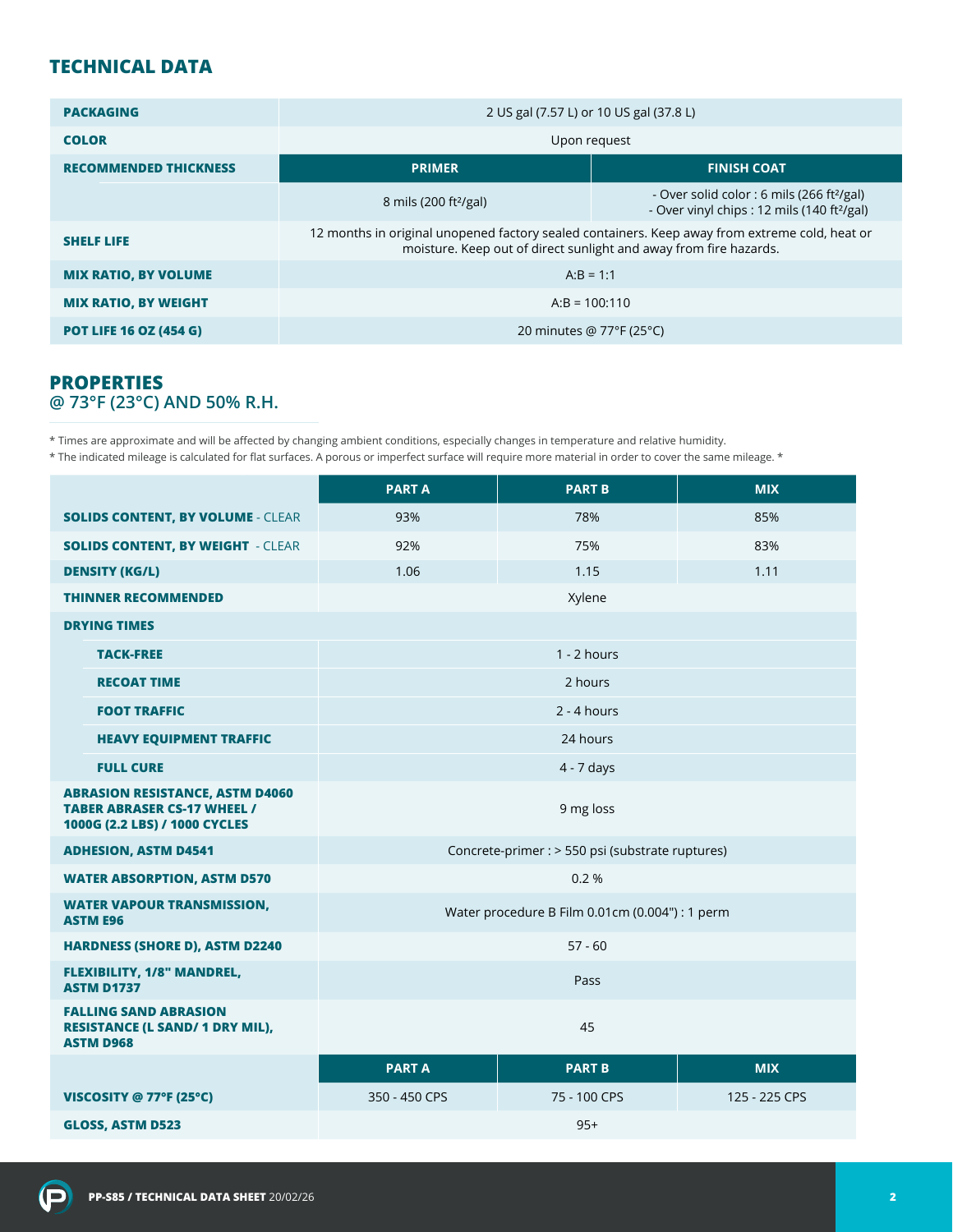### (afterpart) **PROPERTIES @ 73°F (23°C) AND 50% R.H.**

| <b>FIRE RATING CAN/ULC S102</b>                            | Estimated on similar coating |
|------------------------------------------------------------|------------------------------|
| <b>FLAME SPREAD</b>                                        | 5                            |
| <b>SMOKE DEVELOPED</b>                                     | 94                           |
| <b>TENSILE STRENGTH, ASTM D638</b>                         | 6500-7500 psi                |
| <b>COMPRESSIVE STRENGTH (PSI MPA),</b><br><b>ASTM D695</b> | 9500                         |
| <b>*W/QUARTZ</b>                                           | 13700                        |
| *W/CHIPS                                                   | 12200                        |
| <b>ELONGATION AT BREAK, ASTM D638</b>                      | 100%                         |
| <b>TEAR STRENGTH (PLI), ASTM D2240</b>                     | 350                          |
| <b>VOC</b>                                                 | 0 g/L                        |

\* Times are approximate and will be affected by changing ambient conditions, especially changes in temperature and relative humidity.

\* The indicated mileage is calculated for flat surfaces. A porous or imperfect surface will require more material in order to cover the same mileage. \*

## **SURFACE PREPARATION**

#### **Old concrete**

Concrete surface must be cleaned. BLASTRAC, sand blasting, diamond grinder w/30 grit or coarse, or water blasting is highly recommended to remove surface contaminates. Any oils and fats must be removed prior to product application. Acid etching may be required (followed by a thorough rinsing) to open the pores of the concrete to accept a primer. Do not apply to wet substrates. Chloride, moisture, and pH levels should be checked prior to application. In almost every application a primer (PP-B100) is recommended prior to use of PP-S85.

#### **New concrete**

The concrete should be allowed to cure for a minimum of 30 days. Compression resistance of concrete must be at least 25 MPa (3625 lb/inch<sup>2</sup>) after 28 days and traction resistance must be at least 1,5 MPa (218 lb/in<sup>2</sup>). BLASTRAC, sand blasting, diamond grinder w/30 grit or coarser or acid etching (followed by a thorough rinsing) is required to remove the surface laitance that appeared during the curing process. A primer should be used to reduce out-gassing and promote adhesion.

### **MIXING**

For the base coat, Mix part A and part B in equal parts (1:1). Using a clean and dry mixing pail, mix 1 gallon of part A and 1 gallon of part B with 500 ml of desired pigment. Stir gently; avoid over-mixing or creating a vortex that could introduce moisture. Do not mix below the dew point, which will shorten the pot life. No induction time similar to epoxy mixtures is required prior to use. If media agents are to be incorporated, they are to be added after thoroughly mixing A and B. Warning: Large masses of mixed and/or heated material will have a shorter pot-life. Do not apply in direct sunlight when temperatures and humidity are high.

### **APPLICATION**

Roller application is the recommended process. Ideally the roller should be an 18″ industrial grade phenolic resin core with a synthetic nap or lambs-wool cover 1/8″ – 3/8″ nap. Small chip brushes or 6 – 8″ wall edgers may be used along the perimeter and in more difficult to reach areas. Avoid creating puddles.

### **CLEANING**

Clean all application equipment with a specified cleaner. Once the material hardens it can only be removed mechanically. If the product splatters, wash thoroughly with hot soapy water.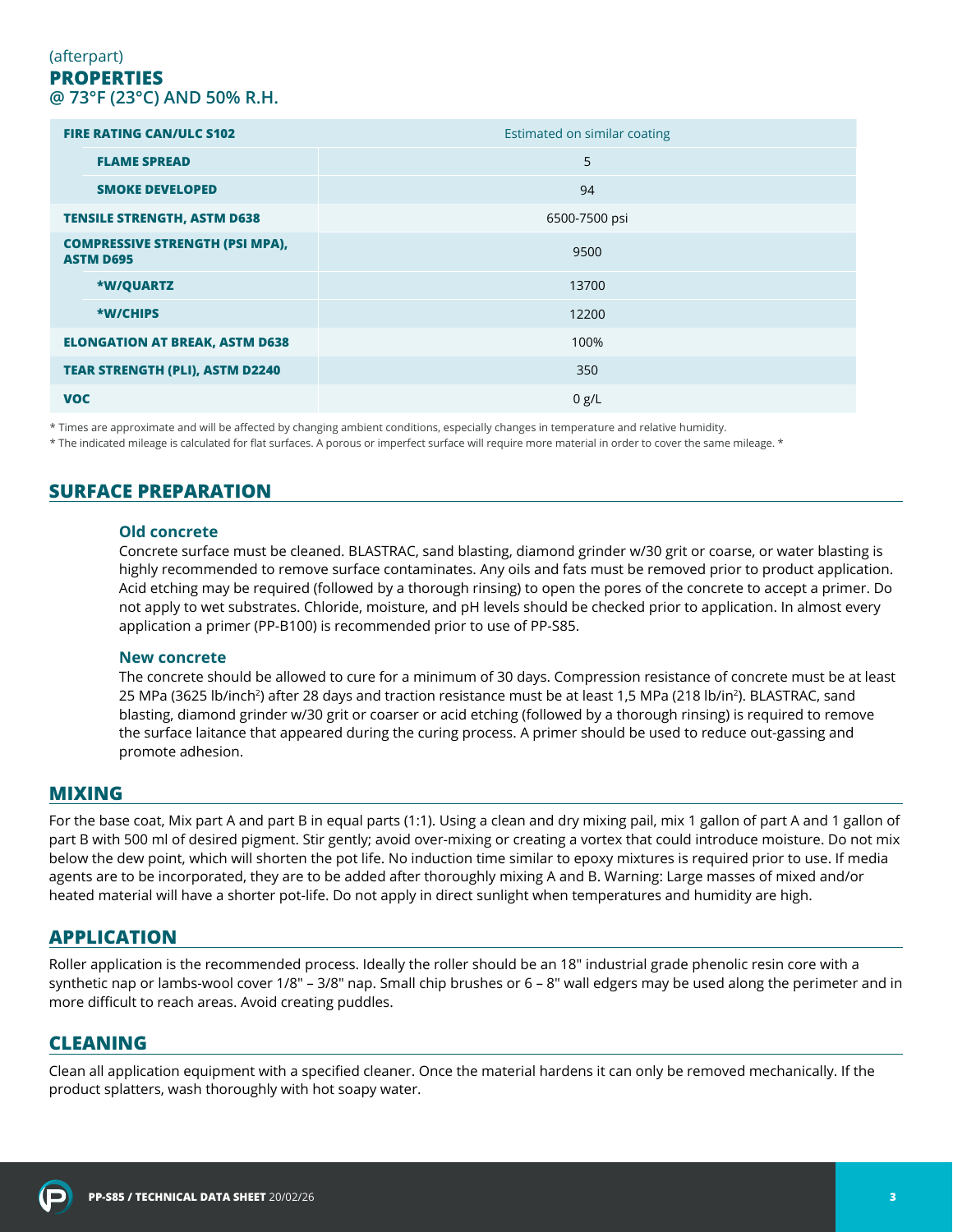## **OVERLAPS**

Subsequent overlaps must be applied when primer is still wet or tacky. If primer has dried, reprime. Porous substrates may require multiple priming.

# **SUGGESTIONS**

Sprinkle the primed area lightly with aggregate to provide better footing.

## **RESTRICTIONS**

- $\bullet$ Minimum/Maximum temperature of substrate: 42°F / 86°F (5°C / 30°C)
- $\bullet$ Maximum relative humidity during application and curing: 85 %
- Substrate temperature must be 5.5°F (3°C) above dew point measured  $\bullet$
- $\bullet$ Humidity content of substrate must be < 4 % when coating is applied
- Do not apply on porous surfaces where a transfer of humidity may occur during application
- $\bullet$ Protect from humidity, condensation and contact with water during the 24 hour initial curing period

## **CHEMICAL RESISTANCE**

| <b>CHEMICAL</b>                       | RESULTS (77°C / 25°C) | <b>CHEMICAL</b>                             | <b>RESULTS (77°C / 25°C)</b> |
|---------------------------------------|-----------------------|---------------------------------------------|------------------------------|
| <b>ACETIC ACID 100%</b>               | $\mathsf{C}$          | <b>NACL / H<sub>2</sub>O 10%</b>            | $\mathsf{R}$                 |
| <b>ACETONE</b>                        | $\mathsf{C}$          | <b>NITRIC ACID 20%</b>                      | <b>NR</b>                    |
| <b>AMMONIUM HYDROXIDE 50%</b>         | <b>RC</b>             | <b>PHOSPHORIC ACID 10%</b>                  | $\mathsf{R}$                 |
| <b>BENZENE</b>                        | C                     | <b>PHOSPHORIC ACID 50%</b>                  | <b>NR</b>                    |
| <b>BRINE SATURATED H<sub>2</sub>0</b> | $\mathsf{R}$          | <b>POTASSIUM HYDROXIDE 10%</b>              | $\mathsf{R}$                 |
| <b>H<sub>2</sub>0 CHLORINATED</b>     | R.                    | <b>POTASSIUM HYDROXIDE 20%</b>              | R, DIS                       |
| <b>CLOROX (10%) H,0</b>               | $\mathsf{R}$          | <b>PROPYLENE CARBONATE</b>                  | <b>RC</b>                    |
| <b>DIESEL FUEL</b>                    | <b>RC</b>             | <b>SKYDROL</b>                              | $\mathsf{C}$                 |
| <b>GASOLINE</b>                       | <b>RC</b>             | <b>SODIUM HYDROXIDE 25%</b>                 | R                            |
| <b>GASOLINE / 5% MTBE</b>             | <b>RC</b>             | <b>SODIUM HYDROXIDE 50%</b>                 | R, DIS                       |
| <b>GASOLINE / 5% METHANOL</b>         | <b>RC</b>             | <b>SODIUM HYPOCHLORITE 10%</b>              | $\mathsf{R}$                 |
| <b>HYDROCHLORIC ACID 20%</b>          | $\mathsf{R}$          | <b>SODIUM BICARBONATE</b>                   | R                            |
| <b>HYDROCHLORIC ACID 10%</b>          | <b>NR</b>             | <b>STEARIC ACID</b>                         | R                            |
| <b>HYDRAULIC FLUID (OIL)</b>          | <b>RC</b>             | <b>SUGAR / H,O</b>                          | R                            |
| <b>ISOPROPYL ALCOHOL</b>              | $\mathsf{R}$          | <b>SULFURIC ACID 10%</b>                    | $\mathsf{R}$                 |
| <b>LACTIC ACID</b>                    | <b>RC</b>             | <b>SULFURIC ACID &gt;50%</b>                | <b>RC</b>                    |
| <b>MEK</b>                            | <b>RC</b>             | <b>TOLUENE</b>                              | $\mathsf{R}$                 |
| <b>METHANOL</b>                       | $\mathsf{R}$          | 1,1,1-TRICHLOROETHANE                       | $\mathsf{C}$                 |
| <b>METHYLENE CHLORIDE</b>             | $\mathsf{C}$          | <b>TRISODIUM PHOSPHATE</b>                  | $\mathsf{R}$                 |
| <b>MINERAL SPIRITS</b>                | <b>RC</b>             | <b>VINEGAR / H<sub>2</sub>O 5%</b>          | R                            |
| <b>MOTOR OIL</b>                      | $\mathsf{R}$          | H, O                                        | $\mathsf{R}$                 |
| <b>MTBE</b>                           | C                     | H <sub>2</sub> O: 14 DAYS AT 179.6°F (82°C) | R                            |
| <b>MURIATIC ACID 10%</b>              | R                     | <b>XYLENE</b>                               | <b>RC</b>                    |

**R** = Recommended/ little or no visible damage

**RC** = recommended conditional/ some effect, swelling or discoloration

**C** = Conditional/ Cracking-wash within one hour of spillage to avoid affects

**NR =** Not recommended **DIS =** Discolorative